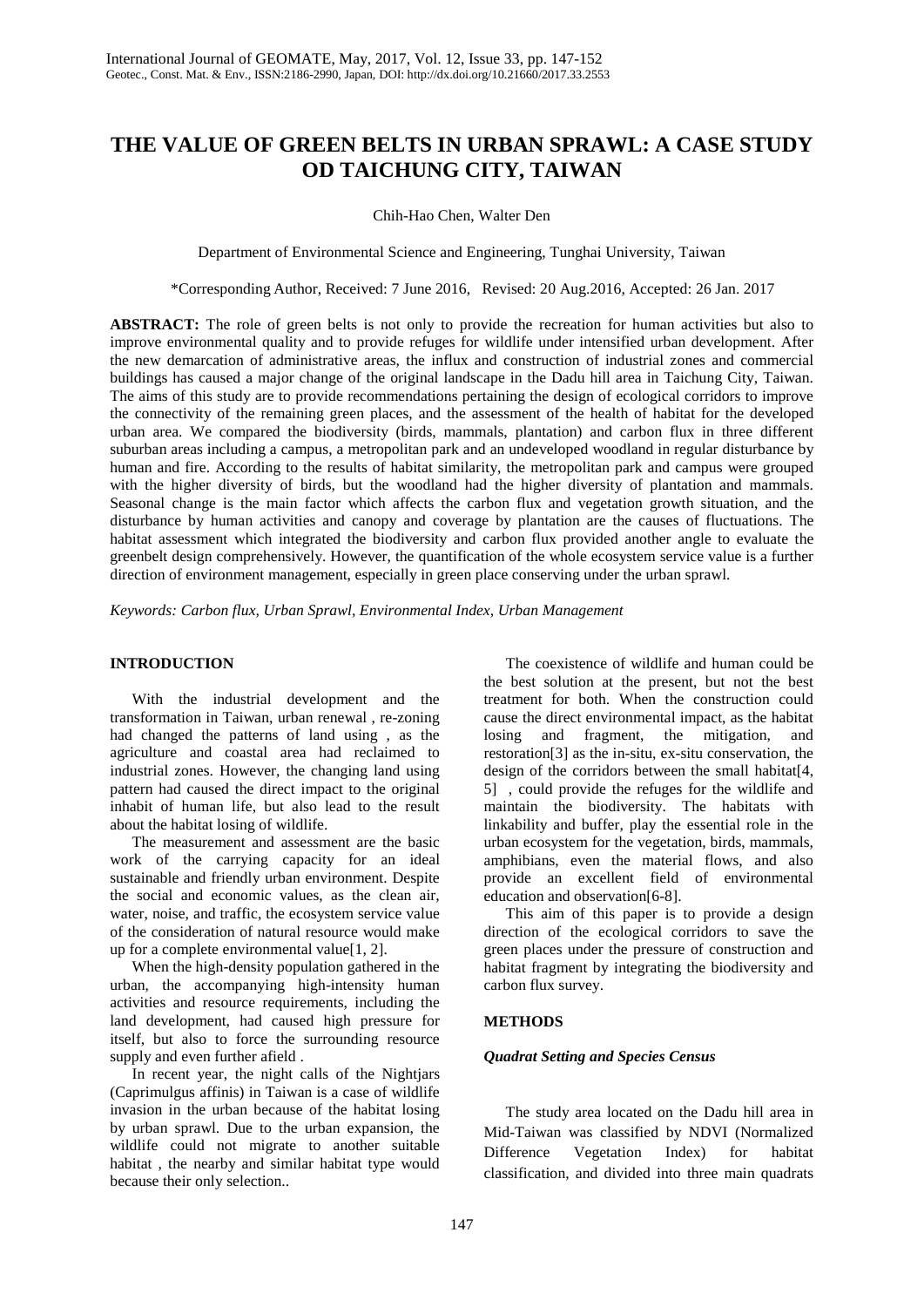(13 sampling plots)(Fig1), Tunghai University campus, the southern of the Dadu hill, and the Northern part, including the Taichung Metropolitan Park, by vegetation condition, canopy(natural and human-made), landscape coverage, human disturbance and water area. The census of birds, small mammals and vegetation and the monitoring of carbon flux were carried out from March 2013 to November 2014.



Fig 1 The satellite map of the study area by NDVI index.

The small mammal was trapped for species identification and released to original habitat after maker for population estimation. The line transect and point count method were used for bird census by binoculars and voice identification. In vegetation, 10 m x 10 m square sample area was settled in each plot for the investigation of woody plant and the herb. An Infrared gas analyzer (IRGA, LI-820, LI-COR Inc.))for carbon dioxide were used for carbon flux, and the light intensity was recorded at the same time by Li-Core 1400.

### **Habitat Similarity and Statistic Analysis**

The difference of the community structure and species composition are quantified by Euclidean Distance Method. All data was handled by MS Office Excel 2011, StatPlus ( AnalystSoft, StatPlus:mac - statistical analysis program for Mac OS. Version 5.) and the figures were performed using GraphPad Prism version 6.00 for Mac, GraphPad Software, La Jolla California USA, [www.graphpad.com](http://www.graphpad.com/)

## **RESULTS**

#### **Biological Census**

Nine species of small mammals(Table1), 73

species of birds(Table2) and 188 species of flora(Table3) were detected and trapped on 13 plots where we conducted between March 2013 and November 2014. The distribution of the small mammal in Southern is better than other quadrats, and the percentage of conservation and endemic species of the birds in 3 quadrats are higher, especially in Tunghai University Campus. In the part of the flora, the species in the Northern, and the diversity and coverage in the Southern are higher.

#### **Season effect and Carbon Flux**

The carbon flux in Tunghai University Campus(371.60  $\pm$  217.04 mg/m<sup>2</sup>/s) is higher than the Southern  $(250.02 \pm 94.98 \text{ mg/m}^2/\text{s})$  and Nothern(327.39  $\pm$  215.15 mg/m<sup>2</sup>/s )during the monitoring, and the difference between each plot are significantly( $p<0.05$ ). The vegetation growth and the organic carbon would be affected by season, but also for the carbon flux(Fig2). The human disturbance, as the tread, traffic, even agriculture, would cause the significant difference(Fig3), the plot with lower disturbance would have higher flux( $p<0.05$ ). In high vegetation coverage, the carbon flux would be higher than low ones significantly( $p<0.05$ ), but the fluctuation in the different season is not significantly( $p=0.053$ )(Fig4).In this study, the definition of the canopy is not only the aboveground portion of the crop but also including the human buildings. The difference is not significant in the higher canopy( $>25\%$ ), and the carbon flux is higher under the lower canopy(Fig 5). The season factor didn't affect the flux in the different canopy $(p=0.053)$ .



Fig 2 The carbon flux of each plot in different season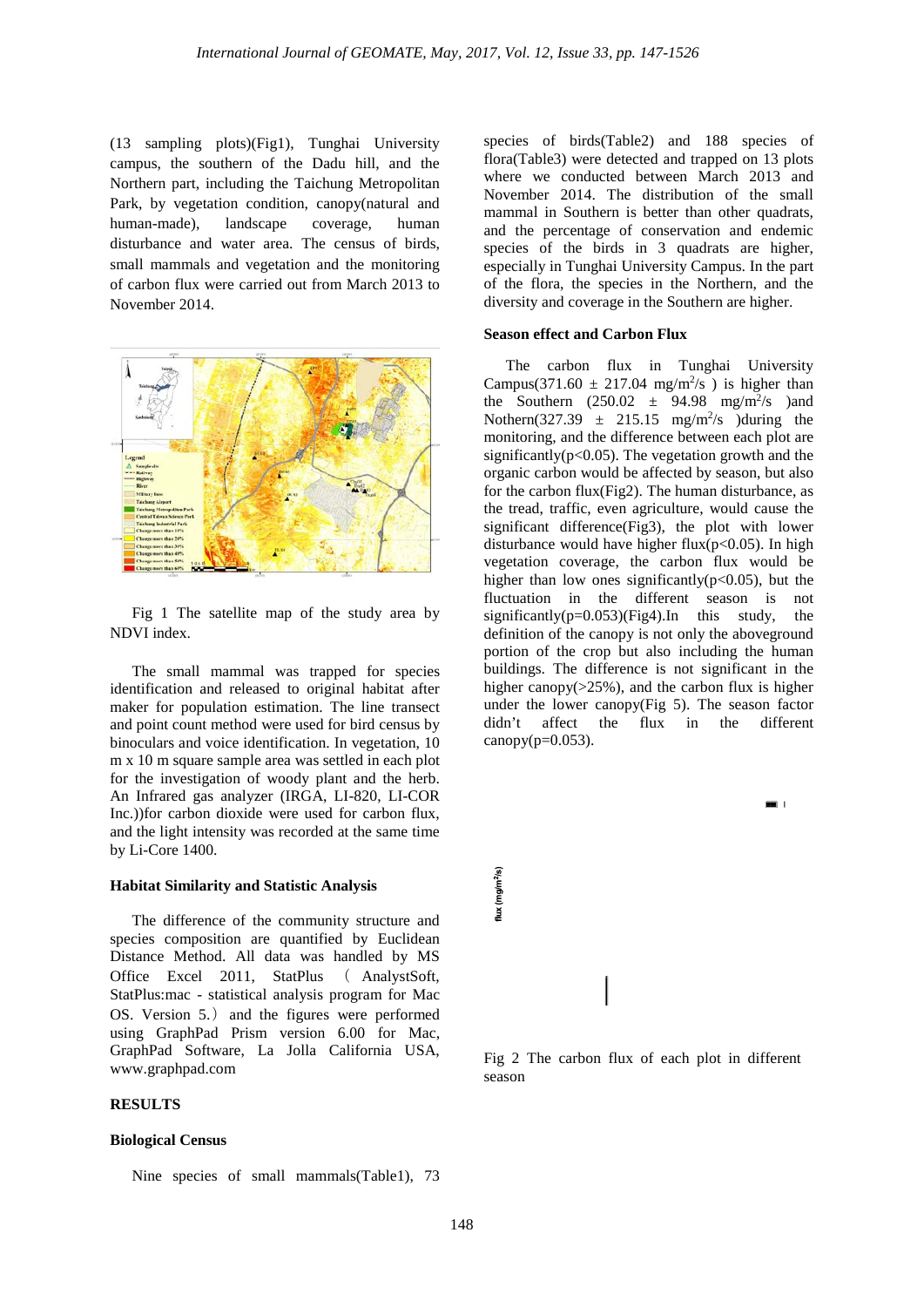$\blacksquare$ 



Fig3 The carbon flux in different disturbance degree



Fig 4 The carbon flux in different land coverage



Fig5 The carbon flux in different canopy percentage

Note1: I: Jan-Mar; II: Apr-Jun; III: Jul-Sep; IV: Oct-Dec

Note2: H: High degree; M: Medium degree; L: Low Degree

### **The relationship between the carbon flux and biological index**

 Table 4 shows the correlation about the mammals and plants in spring and winter are opposite, the season is the main factor. Otherwise, the correlation about the birds only exists in the winter as the

migratory species, and lack of the food would result in the gathering situation.

## **CONCLUSION**

#### **Disturbance and Invasion species**

Since the fire and construction had to be happened in the Dadu hill area usually, the Guinea Grass(Panicum maximum) from Africa had been the one of the dominant species and completed the habitat with the native species, Eulalia grass(Miscanthus sinensis). However, the grassland with the Guinea grass had become the main habitat type after the repeated fire and human disturbance. The similar situation had happened in Western American, the cheatgrass(Bromus tectorum) from Asia had completed with the native species, Sagebrush (Artmesia tridentata) and Sandberg bluegrass (Poa ampla), because of the high fire frequency and overgrazing. The invasion species not only change the habitat type but also result in the carbon sink to carbon source, the carbon emission had been  $8 \pm 3$  Tg C in Great Basin area[9].

In addition to the invasive species, due to the horticulture, agriculture and other needs of the cultivation in the metropolitan area and suburban area, the domestic species are cultivated widely, especially in the park, school or private gardens and other green places. It would not only affect the carbon flux, but also biodiversity.

Twenty(10%) domestic and 53(26%) naturalized species are found during the survey, and there are not significantly different between native species or not in carbon flux(p=0.2098), but the naturalize and native species in the winter(p=0.0104<0.05).

Therefore, although the non-native species did not significantly affect the circulation of carbon flux, however, the native species should have priority for plantation in the particular area, as a park, campus, and garden, to avoid and reduce the dispersal of invasionspecies[9, 10].

#### **The planning of ecological corridors and area**

According to the habitat similarity (Fig6,7,8,9), the habitat types of Tunghai University Campus and the Northern part are similar, and these two areas are under stable succession with better human management. In the southern part, the regular succession environment due to the repeated fire and agriculture, the influence of carbon flux by season was significantly than others.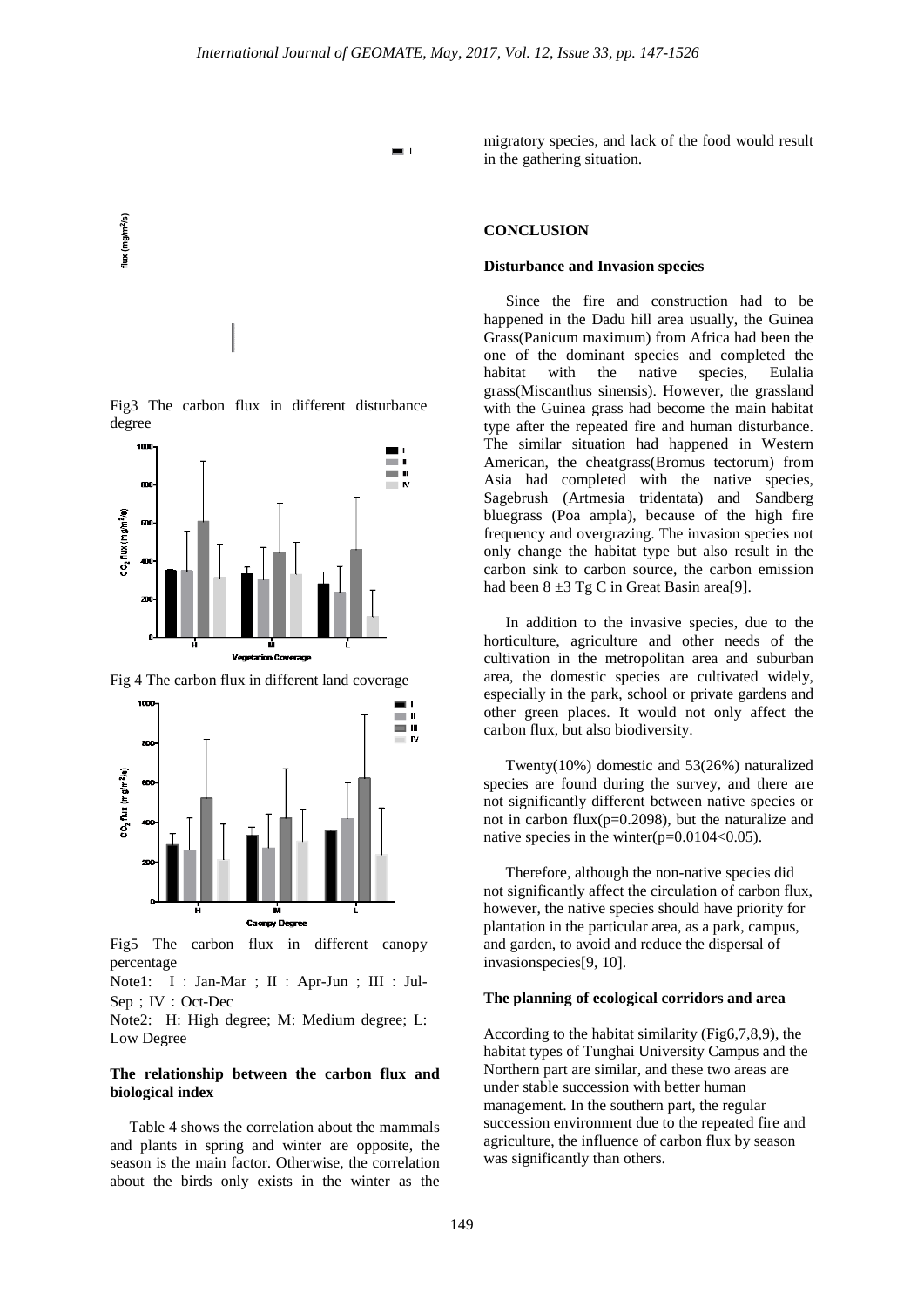

Fig 6 The similarity of small mammal in three quadrat



Fig 7 The similarity of birds in three quadrat



Fig 8 The similarity of plant in three quadrat



Fig 9 The similarity of habitat integrated indics in three quadrat

The whole area could be divided into two blocks for considerations, one is the Northern part and Tunghai Campus, and anther one is the Southern part, as a wildlife refuge. An industrial park and a business area are located on the connection between this two area, and could be suspended or cut off the possibility of species exchange. The human-made green belt, as the small park, and the replanting of the vegetation could improve the connectivity of the patches.

In conclusion, the season is the major impact on the carbon flux and biological distribution and dispersal. However, the influence of disturbance is greater than canopy and vegetation coverage. No matter for biodiversity conservation, human recreation, or improve the environmental quality, the green places in the urban and suburban area could seem as the refuge for wildlife and human. The monitoring of carbon flux could be an auxiliary tool for the traditional biological census to assess the habitat heterogeneity in Landscape ecology, and to reinforce the consideration in urban environment assessment.

### **REFERENCES**

- [1] D. Argüeso, J. P. Evans, A. J. Pitman, and A. Di Luca, "Effects of City Expansion on Heat Stress under Climate Change Conditions.," in *PLoS ONE* vol. 10, ed, 2015, p. e0117066.
- [2] R. S. de Groot, R. Alkemade, L. Braat, L. Hein, and L. Willemen, "Challenges in integrating the concept of ecosystem services and values in landscape planning, management and decision making, *Ecological Complexity,* vol. 7, pp. 260-272, 2010.
- [3] C. Clauzel, C. Bannwarth, and J.-C. Foltete, "Integrating regional-scale connectivity in habitat restoration: An application for amphibian conservation in eastern France," *Journal for Nature Conservation,* vol. 23, pp. 98-107, 2// 2015.
- [4] C. S. Zhao, S. T. Yang, C. M. Liu, T. W. Dou, Z. L. Yang, Z. Y. Yang*, et al.*, "Linking hydrologic, physical and chemical habitat environments for the potential assessment of fish community rehabilitation in a developing city," *Journal of Hydrology,* vol. 523, pp. 384-397, 4// 2015.
- [5] B. Xun, D. Yu, Y. Liu, R. Hao, and Y. Sun, "Quantifying isolation effect of urban growth on key ecological areas," *Ecological Engineering,* vol. 69, pp. 46-54, 8// 2014.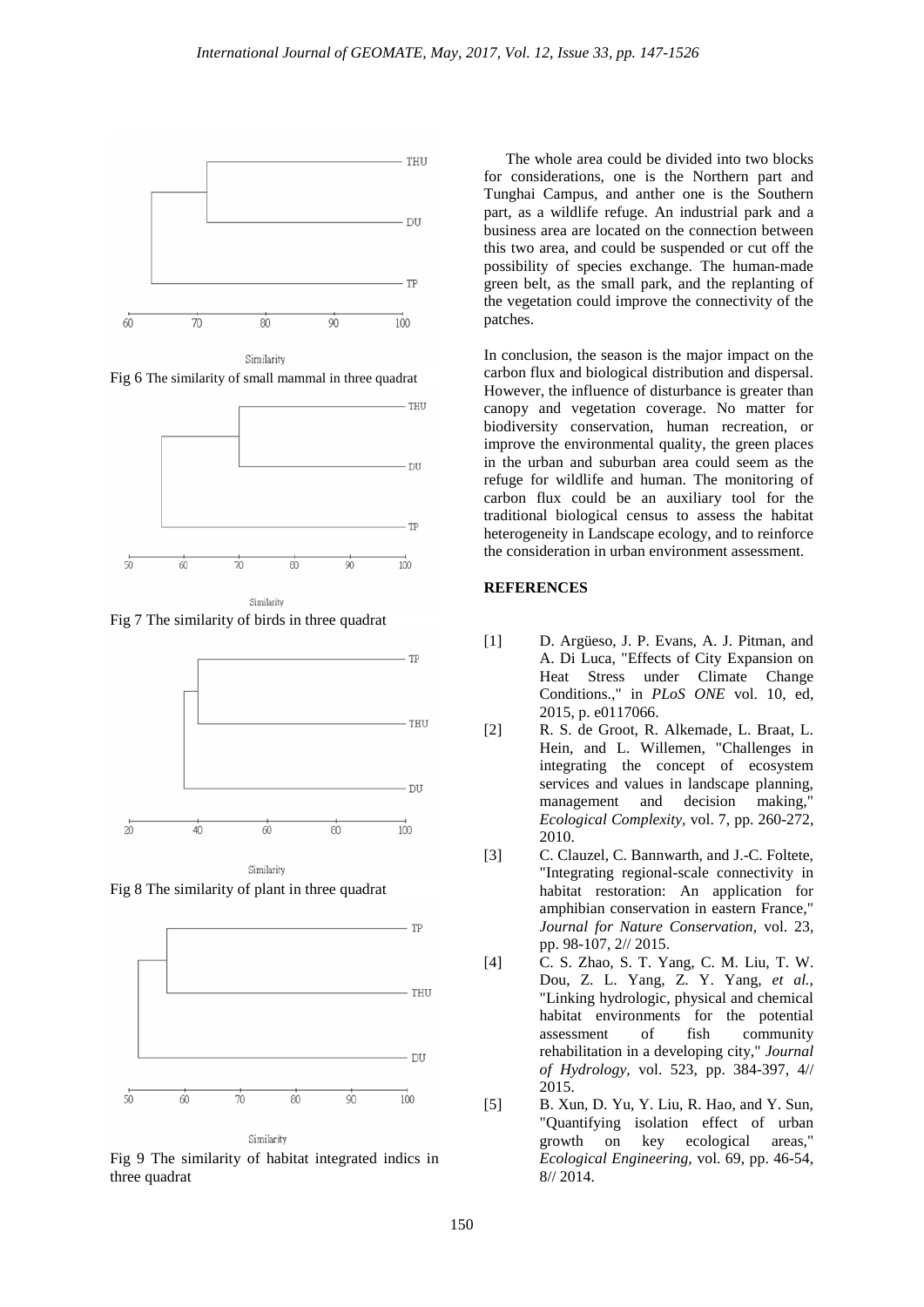- [6] R. Lal and B. Augustin, *Carbon sequestration in urban ecosystems*: Springer, 2012.
- [7] S. B. Lerman, K. H. Nislow, D. J. Nowak, S. DeStefano, D. I. King, and D. T. Jones-Farrand, "Using urban forest assessment tools to model bird habitat potential," *Landscape and Urban Planning,* vol. 122, pp. 29-40, 2// 2014.
- [8] S. T. A. Pickett, B. McGrath, and M. L. Cadenasso, "The Ecology of the Metacity: Shaping the Dynamic, Patchy, Networked, and Adaptive Cities of the Future," in *Resilience in ecology and urban design: Linking theory and practice for sustainable*

*cities*. vol. 3, ed Dordrecht: Springer Netherlands, 2012, pp. 463-489.

- [9] Y. Paker, Y. Yom-Tov, T. Alon-Mozes, and A. Barnea, "The effect of plant richness and urban garden structure on bird species richness, diversity and community structure," *Landscape and Urban Planning,*  vol. 122, pp. 186-195, 2014.
- [10] N. H. N. Mohamad, S. Idilfitri, and S. K. S. O. Thani, "Biodiversity by Design: The attributes of ornamental plants in urban forest parks," *Procedia - Social and Behavioral Sciences,* vol. 105, pp. 823-839, 12/3/ 2013.

Table 1 The diversity and biological indices of the small mammal

|                              |                |             | Southern |             | <b>THU Campus</b> |                   |                   |                | Northern       |                  |      |             |           |
|------------------------------|----------------|-------------|----------|-------------|-------------------|-------------------|-------------------|----------------|----------------|------------------|------|-------------|-----------|
|                              | DU01           | <b>DU02</b> | DU03     | <b>DU04</b> | Thu <sub>01</sub> | Thu <sub>02</sub> | Thu <sub>03</sub> | Thu04          | TP01           | TP <sub>02</sub> | TP03 | <b>TP04</b> | TP05      |
| Species                      | 2              |             | 6        | 4           | h                 |                   | C                 | $\overline{c}$ |                | $\overline{c}$   |      |             |           |
| Population                   | $\overline{c}$ | 35          | 22       | 11          | 4                 | 9                 | ⇁                 | 19             | $\overline{0}$ | 8                | 12   | 2           | 6         |
| Richness                     | 1.44           | 1.13        | 1.62     | 1.25        | 0.72              | 1.82              | 0.51              | 0.34           | NA             | 0.48             | 0.40 | 0.00        | 0.00      |
| Evenness                     | 1.00           | 0.83        | 0.81     | 0.81        | 0.81              | 0.89              | 0.59              | 0.83           | NA             | 0.54             | 0.41 | NA          | <b>NA</b> |
| Shannon-Weaver<br>Index      | 0.69           | 1.33        | 1.45     | 1.12        | 0.56              | 1.43              | 0.41              | 0.58           | 0.00           | 0.38             | 0.29 | 0.00        | 0.00      |
| % of Alien speeis            | 0%             | 0%          | 0%       | 0%          | 0%                | 0%                | 0%                | 0%             | 0%             | 0%               | 0%   | 0%          | 0%        |
| % of Conservation<br>species | 0%             | 0%          | 0%       | 0%          | 0%                | 0%                | 0%                | 0%             | 0%             | 0%               | 0%   | 0%          | 0%        |
| <b>Integrated Index</b>      | 5.13           | 5.00        | 5.65     | 4.85        | 3.59              | 5.50              | 2.80              | 3.16           | 0.00           | 2.65             | 2.27 | 1.00        | 1.00      |

## Table 2 The diversity and biological indices of the birds

|                         |      |             | Southern    |             |                   |                   | <b>THU Campus</b> | Northern          |      |       |
|-------------------------|------|-------------|-------------|-------------|-------------------|-------------------|-------------------|-------------------|------|-------|
|                         | DU01 | <b>DU02</b> | <b>DU03</b> | <b>DU04</b> | Thu <sub>01</sub> | Thu <sub>02</sub> | Thu <sub>03</sub> | Thu <sub>04</sub> | TP01 | TP    |
| Species                 | 13   | 14          | 13          | 15          | 13                | 33                | 26                | 20                | 20   | 67    |
| Population              | 200  | 116         | 116         | 257         | 212               | 745               | 833               | 534               | 224  | 2928  |
| Richness                | 2.26 | 2.73        | 2.52        | 2.52        | 2.24              | 4.84              | 3.72              | 3.03              | 3.51 | 8.27  |
| Evenness                | 0.79 | 0.78        | 0.89        | 0.69        | 0.74              | 0.73              | 0.71              | 0.74              | 0.74 | 0.77  |
| Shannon-Weaver Index    | 2.04 | 2.06        | 2.29        | 1.87        | 1.90              | 2.56              | 2.32              | 2.22              | 2.22 | 3.23  |
| % of Alien speeis       | 0%   | 4%          | 3%          | 1%          | 0%                | 1%                | 0%                | 5%                | 2%   | 4%    |
| % of Conservation       | 1%   | 3%          | 2%          | 1%          | 1%                | 1%                | 2%                | 1%                | 0%   | 7%    |
| species                 |      |             |             |             |                   |                   |                   |                   |      |       |
| <b>Integrated Index</b> | 6.32 | 6.80        | 7.11        | 6.27        | 6.02              | 9.36              | 7.93              | 6.98              | 7.54 | 13.76 |

#### Table 3The diversity and biological indices of the vegetation Southern THU Campus Northern

|          |                          | DU01  | <b>DU02</b> | DU <sub>03</sub> | <b>DU04</b> | Thu01 | Thu <sub>02</sub> | Thu03 | Thu <sub>04</sub> | TP01   | TP <sub>02</sub> | TP03  | TP <sub>04</sub> | TP <sub>05</sub>        |
|----------|--------------------------|-------|-------------|------------------|-------------|-------|-------------------|-------|-------------------|--------|------------------|-------|------------------|-------------------------|
|          | Species                  |       |             | 4                |             |       |                   | 4     | ↑                 |        |                  |       |                  | $\mathbf{\overline{a}}$ |
| Wo<br>Ps | Shannon-                 | l.56  | 0.50        | 1.33             | 0.94        | 1.28  | 1.48              | 1.39  | 0.69              | 0.00   | 0.00             | 0.00  | 0.00             | 1.01                    |
|          | Weaver Index             |       |             |                  |             |       |                   |       |                   |        |                  |       |                  |                         |
|          | Species                  |       |             |                  |             |       |                   |       |                   |        |                  |       | h                | 8                       |
| 도 도      | Shannon-<br>Weaver Index | 0.36  | 0.60        | 0.58             | 1.17        | 1.43  | 0.13              | 1.55  | 0.63              | 0.42   | 0.25             | 0.18  | 0.86             | 1.89                    |
|          | % of Coverage            | 97.50 | 91.00       | 93.00            | 5.50        | 40.50 | 103.00            | 21.00 | 125.00            | 107.00 | 101.00           | 96.50 | 112.00           | 8.50                    |
|          | <b>Integrated Index</b>  | 5.44  | 4.55        | 5.33             | 4.60        | 5.32  | 5.10              | 5.35  | 5.51              | 3.89   | 3.59             | 3.45  | 4.08             | 5.29                    |